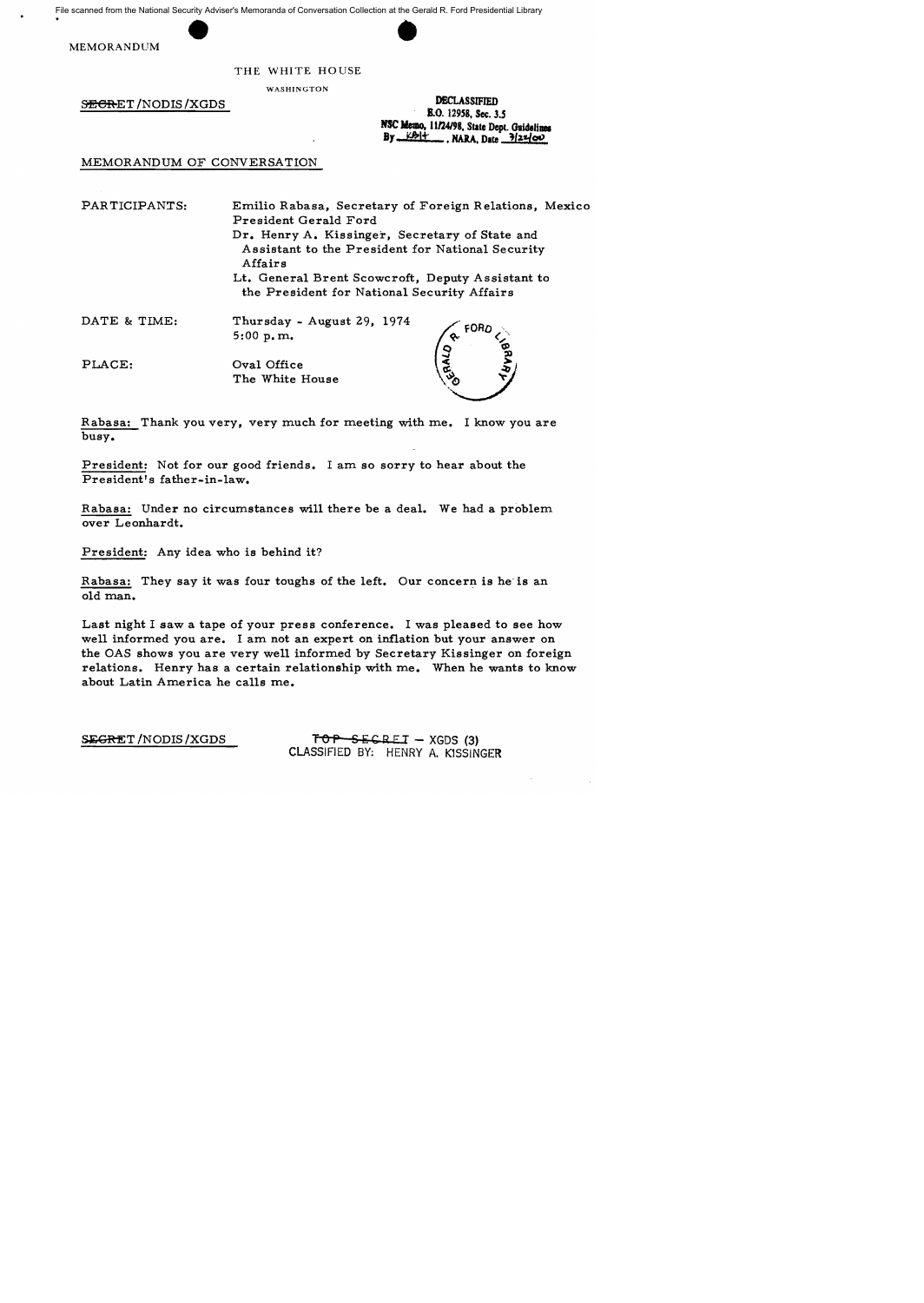## external property of the secret of the secret  $\sum_{n=1}^{\infty}$

President: He tells me that.

Rabasa: Seriously, we speak very frankly and openly. Thanks to Henry the salinity problem was solved. It was a very irritating problem. And I know, thanks to you'and Henry, we will solve the migration problem.

President: I thought the old agreement was a good one, but it terminated, what, four years ago?

Rabasa: Ten.

President: Really? We got into a problem with labor and then the humanitarians said it was bad treatment.

Rabasa: We want a quota so that those who go are treated humanely.

. Kissinger: Curtis said if they got that they would cooperate on their part.

Rabasa: Henry didn't mention it, but the Montoya idea for a joint commission is a good one. If we would sit down and agree on numbers and treatment, we could stick to it.

President: In other words, it would be like the old program.

Rabasa: Yes, although that had had aspects. But now, there is bad publicity in Mexico. It wouldn't have to be 2 million.

President: It would be a contract - a certain number for a certain period?

Kissinger: Yes -- and not immigration.

President: That is important -- that they come in and go back out.

Rabasa: Yes, we have one with Canada.

President: How big is that program?

Rabasa: Only about 5,000. I wouldn't want to give you a figure now. We should sit down and decide. We would try to keep all others out.

President: Let's talk to Meany. If he okays it, we will go to Congress. We need authority. This session is not good.



S<del>ECRE</del>T /NODIS / XGDS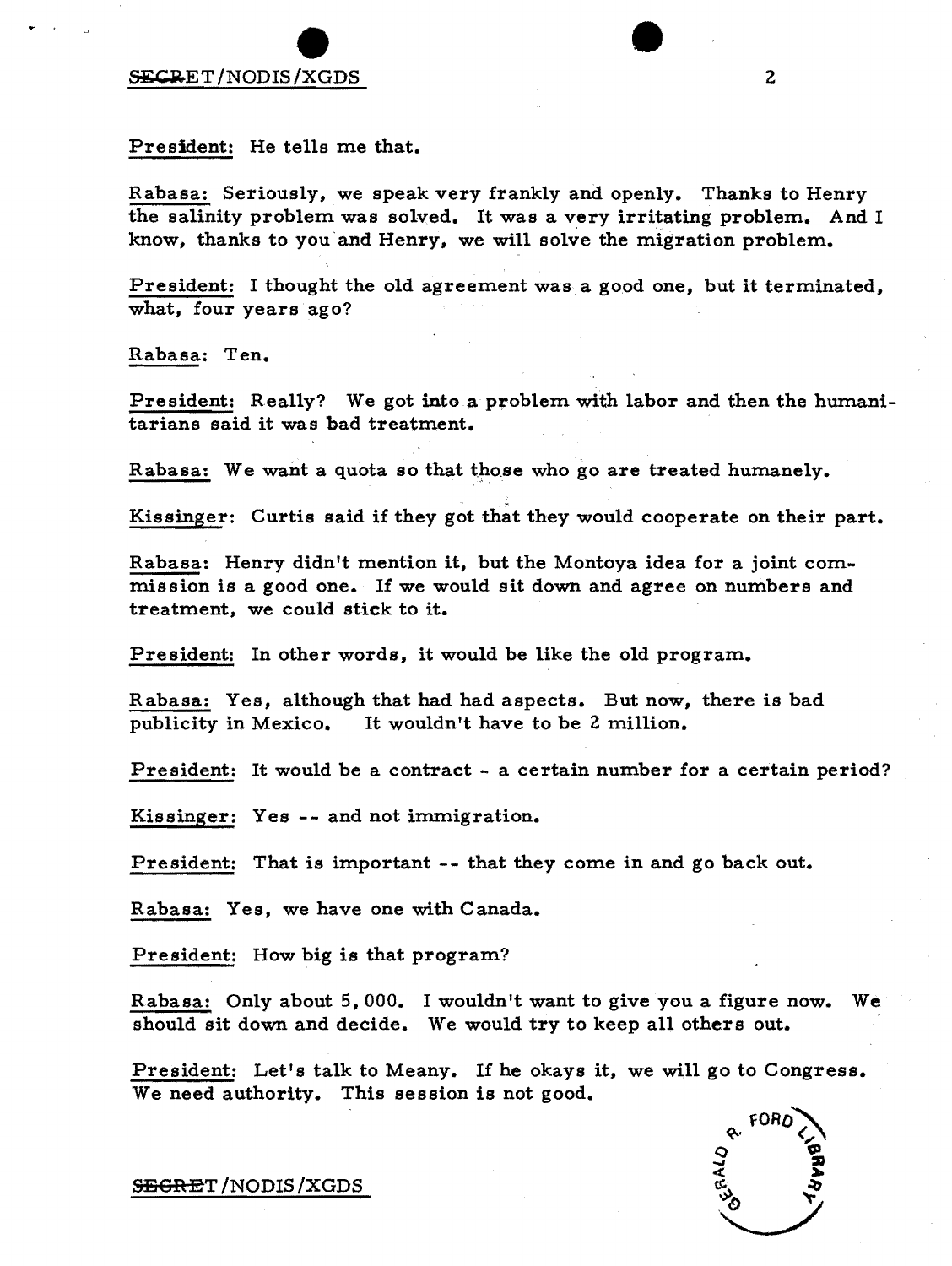## SECRET/NODIS/XGDS 3

 $\bullet$  (a  $\bullet$  ).

Rabasa: It helps us to have you have your good relations with the Congress.

President: Henry has mentioned the idea of Echeverria and I getting together in one of the border areas.

Rabasa: Yes, in one of the salinity areas. Henry called Echeverria and he was very pleased. I understand the end of October. May I tell the press you asked Echeverria to meet with you this year, at a time and place to be set? Please don't meet with any other Latin American leader first.

President: Don't narrow it down more. The last week in October seems to be great.

Rabasa: Mexicali would be good. On our side of the border in the morning and the other side in the afternoon.

Kissinger: And again the next day.

Rabasa: Echeverria went all over Latin America. There are very many differences in the military regimes -- from so-called revolutionary regimes in Peru to the radical right in Chile.

There is word we don't want private investment. That is not so. We only don't want bad investment. Especially we want industry for export. Some companies' presidents say they are not for export. That is very bad -they are just milking us. In many areas investment is welcome.

President: I used to be on the board of directors of a small company which had a monopoly on woven and printed labels for material. We made an agreement with the company in Payon and later in Mexico. In Mexico, the plant is in a small town. Our people had a warm reception, and we sent the merchants down, and everything was fine.

Rabasa: We have a law, but if they meet the conditions we welcome them.

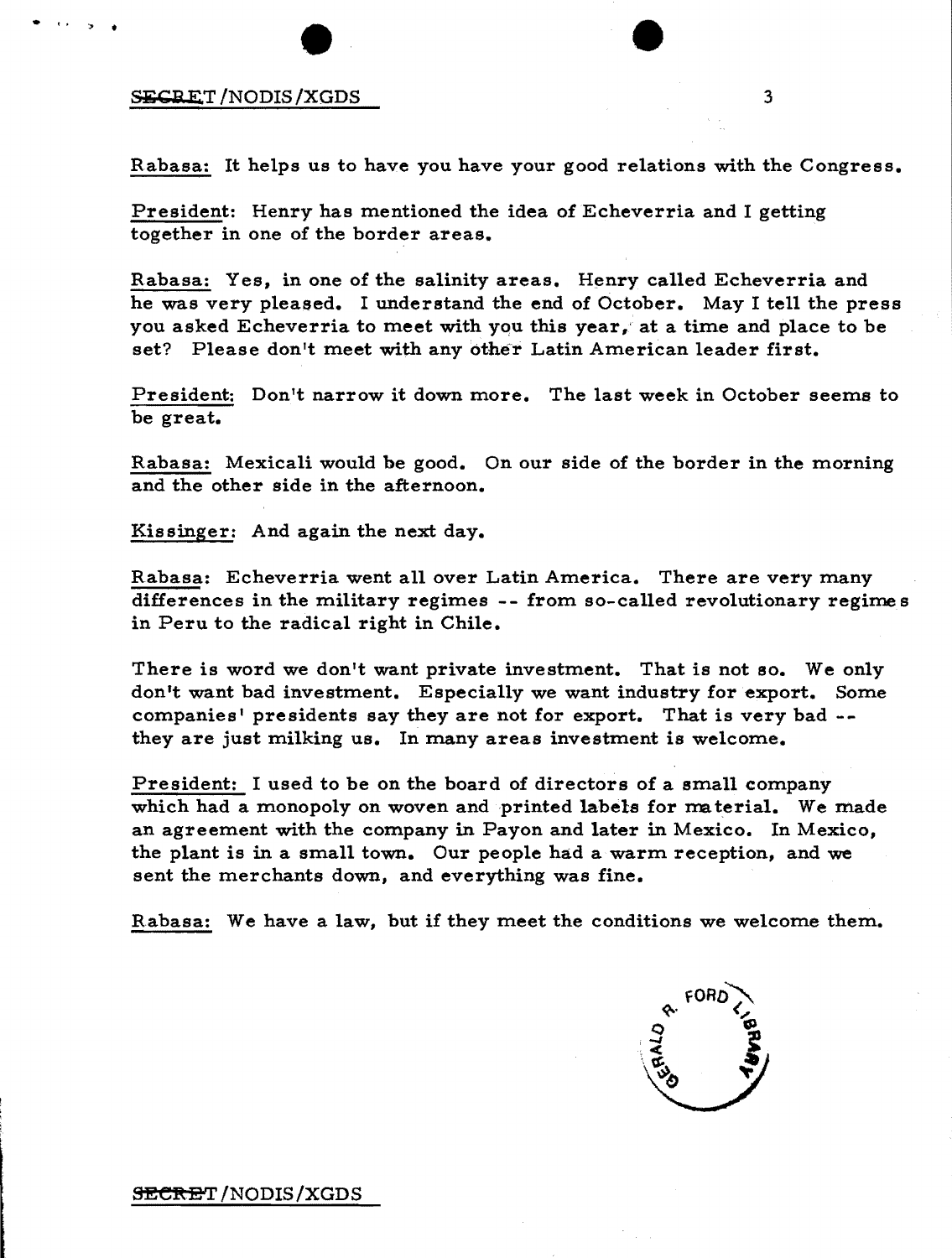$P/Rov$ apa $1K$  $rac{1}{29}$  ang 74 5.00 pm  $\begin{pmatrix} 0 \\ \frac{3}{10} \\ \frac{3}{10} \end{pmatrix}$ Rue mandagement aux mont for Mung une, P Mrt for come your finds. P Not for aux part friends.<br>Le Se sur to bran atout live forter in lomb moin pot avec herrhardt They say 4 tomped but. On ence is beaut Old man, had myet I saw tops of pres coup-2 phased 5 see home will respond po ans I with tepest in withstand but your arrange an OBS. there you are well until ty K on F Afford Khas centain immerstrain for me between he wort to know don't be treath.  $M_{\text{max}}$  of  $M_{\text{max}}$  that R Serving, un sprok von frankly agency. Thanks to K a questionte promovers sobre en experiente prot. And I though thanks to your + H has with the trupater from P 2 that the old agreement are gonal see, but it Commetal, what, is yesago?  $410$ P Really? We got note prob w/ latre c then punishes R We went a guitt a chor the other go are Kenti brunnely.<br>Kenti s-I j pet trut Truy would emp on Trus Kærernantis, matya riter fr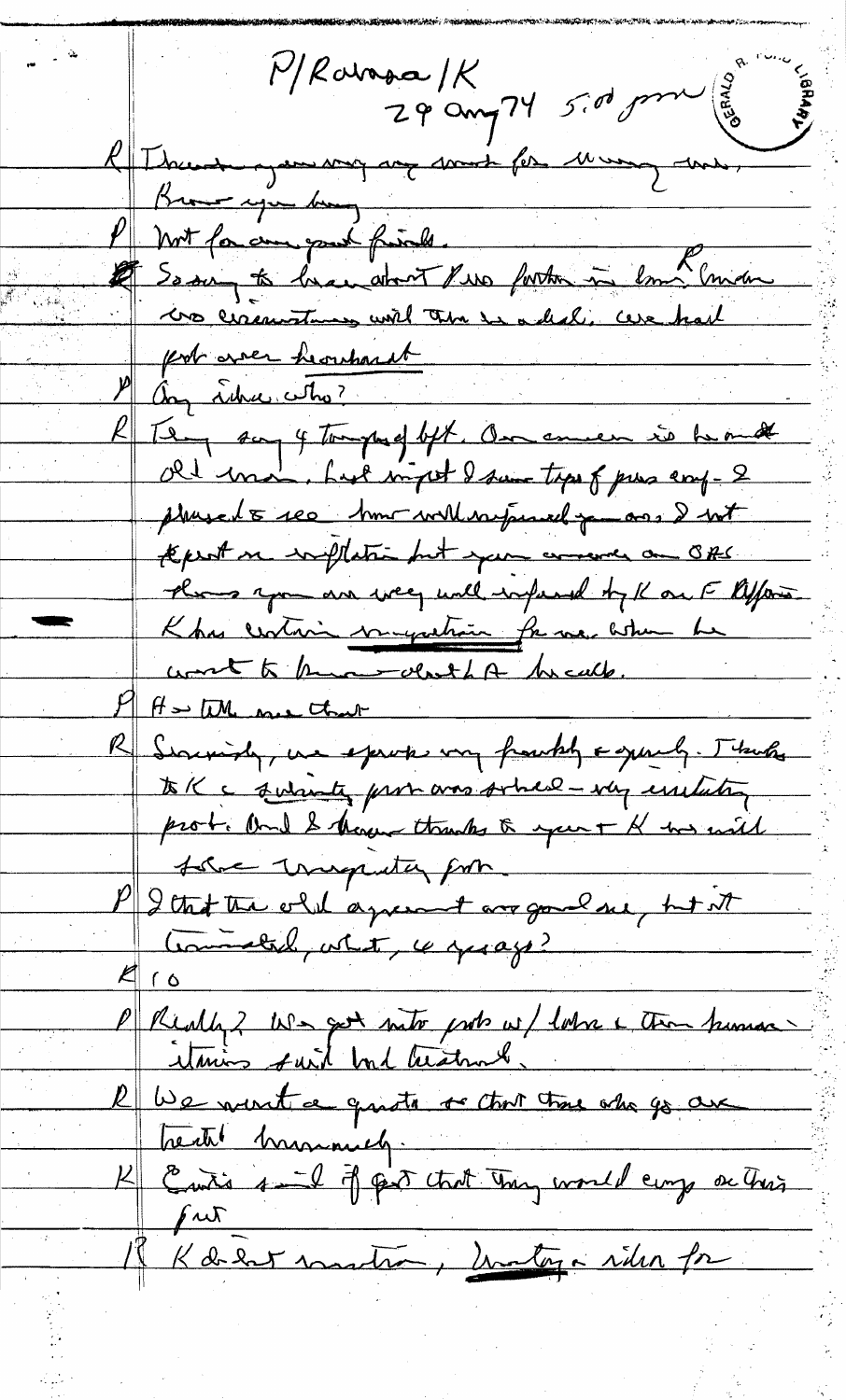prot en court en à agus on A se trentant, un could state to M b Invitre crords, it would be the -old page K Yrs, althout had hedesputs. But now, time is tail publicity in hyses. It wouldn't have to be author M/21 monde la ce continat - a continu # for a cortin Jenie ? 1/20 - + not monogester That ingentent - that they sent to bakout Yes we had one of canada. there his is that program R Ordy about stare. I wouldn't wont to get you a pagine nome we should sit down draite. We would by to bery all ather and. P Letterat to Harcon, If he effage it, we will Robert prod.<br>Robert dans to the me that you go a latin Mt russ. Kha mestine crime of Et + 8 jetting Touth in any chilians. 14 Yrs, in one of a subscribe ones the of subted En, Henrien, flaused. Smithtond en J O t , Zury & Test press que caked Ech Pragu don't must a other htt. Sales first. P Don't marriare it lower more, but with in OT \$ 1 gent.